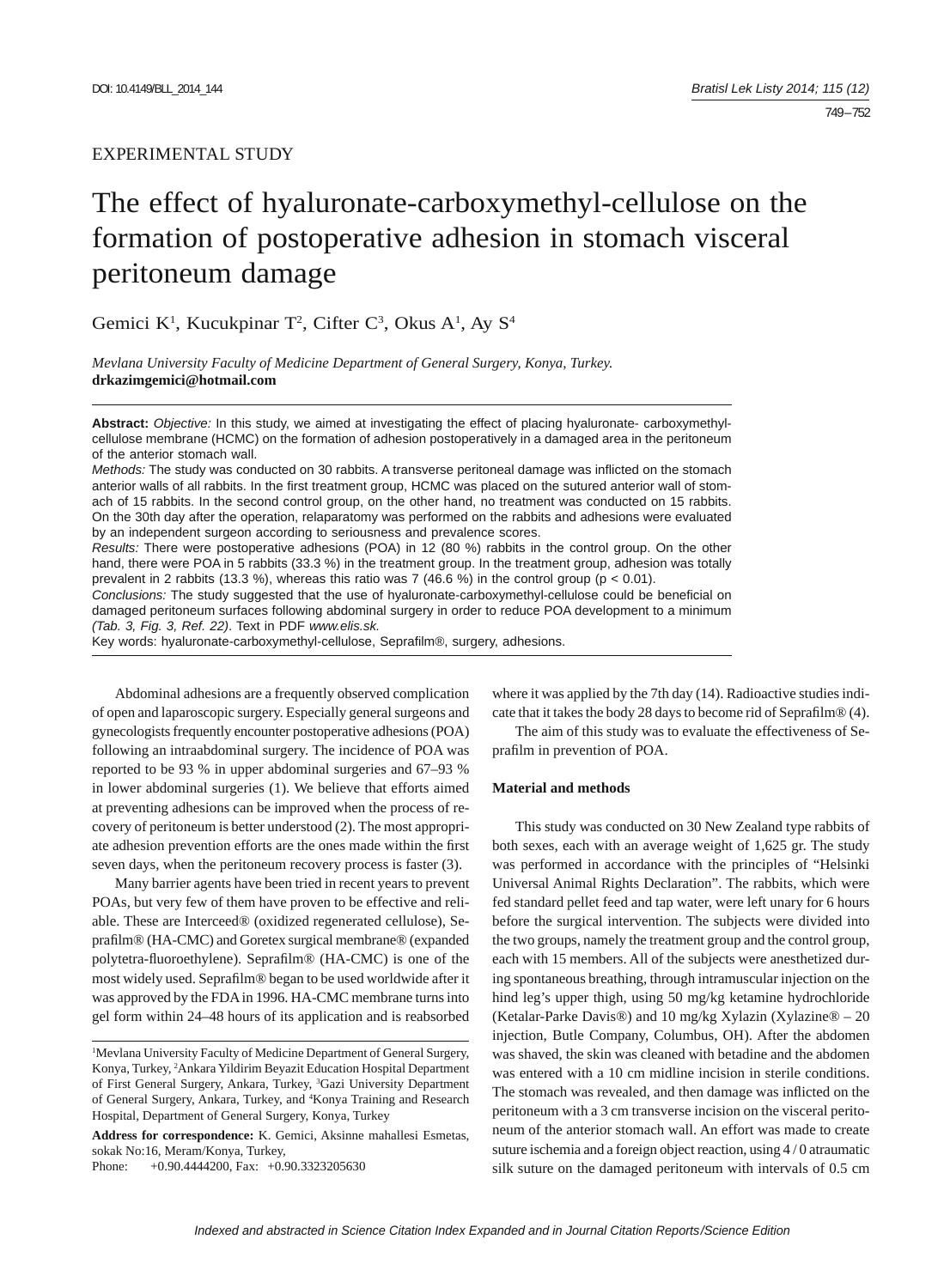749 – 752



**Fig. 1. Peritoneum incision (sutured with 4 / 0 silk).**



**Fig. 2. Seprafi lm® application.**

(Fig. 1). Before the abdomens of the 15 subjects in the treatment group were recovered, the sutured stomach front wall was covered with 6 x 3 cm Seprafilm® (Genzym Corporation, MA) extending beyond the damaged area by 1 cm on all sides, and thus the damaged area was separated physically from the anterior abdominan wall and the other intraabdominal organs (Fig. 2). Seprafilm® was not applied to the control group. The abdomen was covered with 3 / 0 silk suture. The incision was cleaned with betadine and left open. The rabbits began to be fed standard feed and water in the 6th hour after the surgery. The abdomens were entered on the 30th day of the surgery through the previous incision using the same anesthetic method, and the adhesions that formed on the anterior stomach wall were scored by an independent surgeon on the basis of prevalence and seriousness (Tab. 1) (5).

| Tab. 1. Adhesion of prevalence and seriousness. |  |
|-------------------------------------------------|--|
|                                                 |  |

**Fig. 3. Adhesion prevalence score in the control group: 3, seriousness score 3.**

## *Statistics*

In the statistical analysis, SPSS 15.0 for Windows was used. For the comparison of the presence and the seriousness of adhesions, chi-square test was used. The p value lower than 0.05 was considered to be statistically significant.

# **Results**

Adhesions were observed in 12 (80 %) of the 15 rabbits in the control group, whereas adhesions were observed in only 5 (33.3 %) of the 15 rabbits in the treatment group. This difference was statistically significant ( $p < 0.05$ ). Cohesive vascular adhesion was not seen in the treatment group, while it was seen in 3 (20 %) of the control group ( $p < 0.01$ ) (Fig. 3). No statistically significant difference was found between the formation of filmy avascular adhesion in the treatment group, where Seprafilm® was used, and the formation of filmy avascular adhesion in the control group (Tab. 2). While there was an intensive vascular or avascular adhesion in 8 (53 %) of the control group, it was present in only 3 (20 %) of the treatment group ( $p < 0.05$ ). Adhesion was totally prevalent in 7 (46.6 %) rabbits of the control group, whereas this

|                                     | G verte and the content of the content of the content of the content of the content of the content of the content of the content of the content of the content of the content of the content of the content of the content of | GH |  |
|-------------------------------------|-------------------------------------------------------------------------------------------------------------------------------------------------------------------------------------------------------------------------------|----|--|
| Treatment group (number of rabbits) |                                                                                                                                                                                                                               |    |  |
| Control group (number of rabbits)   |                                                                                                                                                                                                                               |    |  |

#### **Tab. 3. Distribution of adhesion prevalence score.**

|                                     | GC | G2 | G3 |
|-------------------------------------|----|----|----|
| Treatment group (number of rabbits) |    |    |    |
| Control group (number of rabbits)   |    |    |    |

| Adhesion Area Classification |                                                               | <b>Adhesion Seriousness Classification</b>        |  |
|------------------------------|---------------------------------------------------------------|---------------------------------------------------|--|
| Grade $0:$ No adhesion       |                                                               | Grade- $0:$ No adhesion                           |  |
|                              | Grade 1 : There is adhesion in $1 - 25$ % of the area         | Grade-1: Thin filmy avascular                     |  |
|                              | Grade 2 : There is adhesion in $26 - 50$ % of the area        | Grade- 2 : Intensive vascular and avascular       |  |
|                              | Grade $3$ : There is adhesion in more than $50\%$ of the area | Grade-3: Separated with cohesive sharp dissection |  |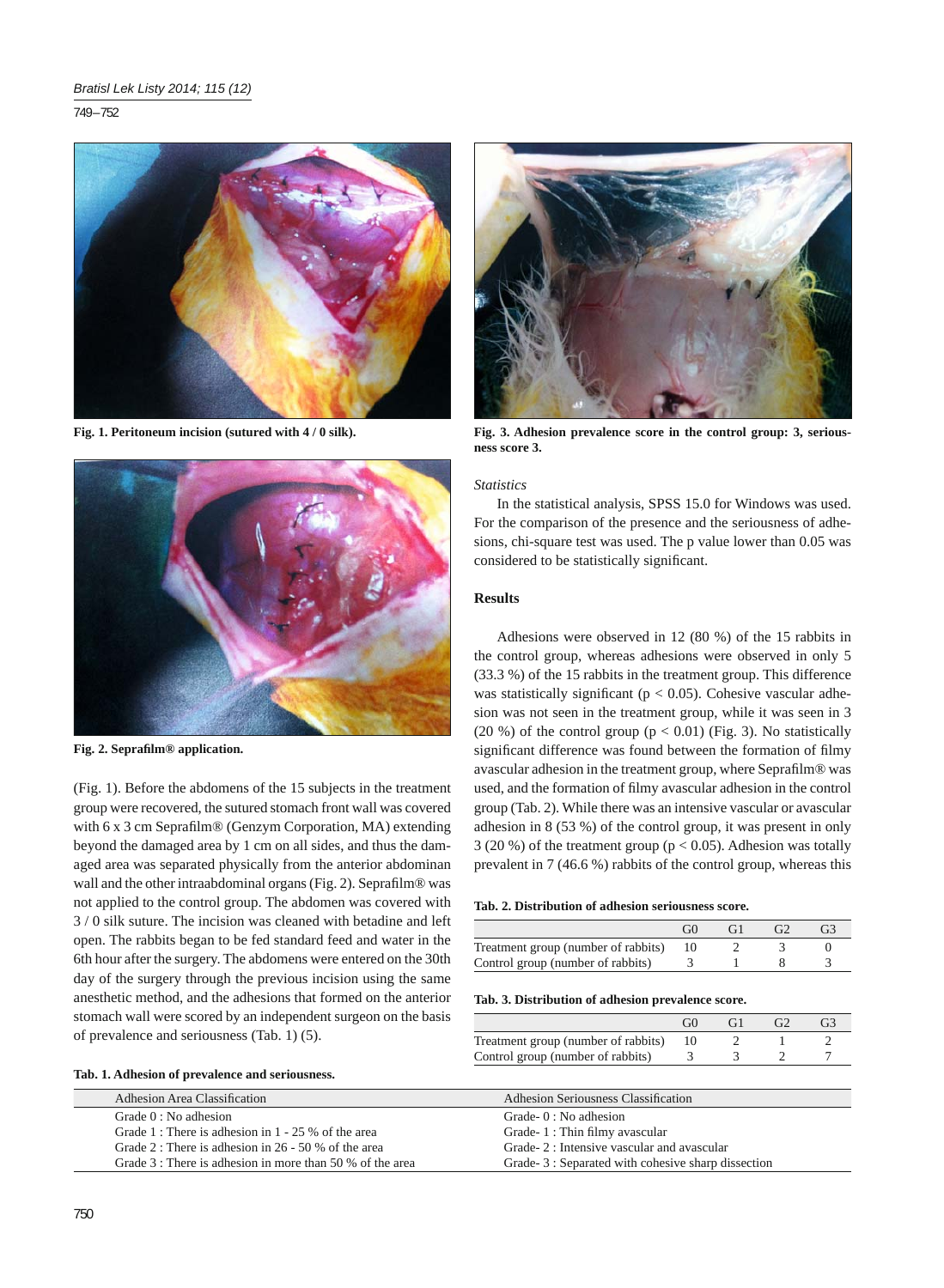figure was 2 (13.3 %) in the treatment group ( $p < 0.01$ ) (Fig. 3). Prevalence of adhesion in the treatment group had decreased significantly. There was no significant difference between the two groups in the prevalence 1 and 2 scores (Tab. 3).

#### **Discussion**

Intraabdominal adhesions occur between the areas where the surface of the peritoneum is damaged and usually between the greater omentum and stomach wall (1–6). While very few of those who have undergone a surgery suffer from the symptoms related to postoperative adhesions (POA) (7), all gastrointestinal surgeons encounter patients with POAs in their daily lives (7). Are POAs really a problem? Ellis et al investigated problems arising from POAs in order to find an answer to this question in 1999 (8). In America, more than 400,000 surgical interventions are performed every year to treat POA complications, and this costs about 1.3 million dollars annually (3). Adhesion related complications account for 30 % of the patients who were hospitalized again after a colorectal surgery (6). In a survey conducted by Scott Combes et al among general surgeons it was found that 76 % of the surgeons performed 2 interventions due to POA, while 31 % of them conducted more than 5 interventions (9). Peritoneal adhesions are the underlying cause of 32 % of acute intestinal obstructions and of 65–75 % of small bowel obstructions. This complication accounts for 2.6–3.3 % of all indications for laparotomy (10). POA development risk can be significantly reduced if the surgeon complies with microsurgical principles. These principles include delicate tissue manipulation, total hemostasis, little or nonreactive suture and minimum use of electrocautery (11). More time is spent to enter the peritoneum cavity in patients with POA who have undergone a surgical intervention previously (12).

Implementation of a good surgical technique seems to be the best way of reducing POAs to a minimum. These techniques can be listed as minimum tissue trauma, total hemostasis, avoiding ischemia, preventing excessive drying of intra-abdominal organs, avoiding infection and making sure that there are no remains of foreign objects (13). Ischemia is one of the most prevalent results leading to POA. Laparoscopic cholecystectomies, where mono-polar and ultrasonic energy, a leading cause of ischemia, are used, were compared in terms of postoperative pain, duration of stay in hospital and time spent before a return to work. Fewer inflammatory responses and fewer POA formations were observed in patients on whom ultrasonic energy was used (14). Previous adhesions recurred in about 66 % of the patients, on whom adhesiolysis was performed, using methods such as electrocautery, sharp dissection,  $CO<sub>2</sub>$ , Argon and KTP laser, but new adhesions developed in 12 % of them (15). The questions pertaining to what the factors that affect the formation of adhesions are (direct and indirect clinical results of POAs and surgical technical measures), still remain to be answered (16). It is frequently reported in the relevant literature that POAs lead to serious morbidity. While the rate of POA was 75–95 % in laparotomy, it was found to be 12–40 % in laparoscopy. The number of new adhesions after laparoscopic adhesiolysis was found to be significantly lower

than adhesions that formed after adesiolysis was performed with laparotomy (15). In experiments on animals and volunteering patients, Seprafilm® was used in surgeries that required a second look laparotomy, and POAs decreased significantly (17). In studies that used Seprafilm®, reliability of the studies was increased by omitting those that used agents such as corticosteroids, salicylates and heparin, all of which affect the formation of adhesions. The results of the study were evaluated by independent surgeons and recorded on video. It is important that the area where Seprafilm® is applied is sufficiently dry, hemostasis is performed well and there is no space left between Seprafilm® and the tissue (18). One study suggested that treatment and control groups should be observed for at least 10 years in order to better evaluate POA related small intestine obstructions (15). In a period of over 10 years, Seprafilm® use saves 383 dollars for the patient and 1122 dollars for each patient socioeconomically (19). The fact that Seprafilm® is thin and easily wrinkles, causes difficulty in application, especially in abdomens that are hard to recover, and in small incisions (20). The ideal adhesion barrier should meet the following criteria: (1) it should separate tissues effectively; (21) it should have a half-life that is long enough to stay in peritoneum for the critical 7 day period, which is the time for peritoneum to heal; (7) it should be absorbed and metabolized without triggering an obvious inflammatory tissue response;  $(8)$  it should stay effective and active when there is blood in the environment; (3) it should not interrupt healing of the scar; (22) and it should not contribute to bacterial increase  $(3)$ . In conclusion, Seprafilm® use reduces the rate of POA significantly when there are ischemic, damaged and foreign objects. The rules (which have accumulated since the emergence of surgery constitute surgical principles and require painstaking and aesthetic work) are still maintained to be the most important in the prevention of POA.

#### **References**

**1. Menzies D, Ellis H.** Intestinal Obstruction from adhesions: How Big is the Problem? Ann R Coll Surg Engl 1990; 72: 60–63.

**2. Ward BC, Panitch A.** Abdominal Adhesions: Current and Novel Therapies. J Surg Res 2009; 165 (1): 91–111.

**3. González-Quintero VH, Cruz-Pachano FE.** Preventing Adhesions in Obstetric and Gynecologic Surgical Procedures. Rev Obstet Gynecol 2009; 2 (1): 38–45.

**4. Burns JW, Colt MJ, Burgees LS, Skinner KC.** Preclinical Evaluation of Seprafilm® Biresorbable Membrane. Eur J Surg Suppl 1997; 577: 40-48.

**5. Beck DE.** The Role of HA Membrane in Adhesion Prevention. Eur J Surg Suppl 1997; 577: 49–55.

**6. Nunobe S, Hiki N, Fukunaga T et al.** Previous Laparotomy is not a Contraindication to Laparoscopy-Assisted Gastrectomy for Early Gastric Cancer.

**7. Ellis H.** The Clinical Significance of Adhesions: Focus on Intestinal Obstruction. Eur J Surg Suppl, 1997; 577: 5–9.

**8. Diamond MP, Burns EL, Accomando B, Mian S, Holmdahl L.** Seprafilm® Adhesion Barrier: (1) a Review of Preclinical, Animal, and Human Investigational Studies. Gynecol Surg, 2012; 9: 237–245.